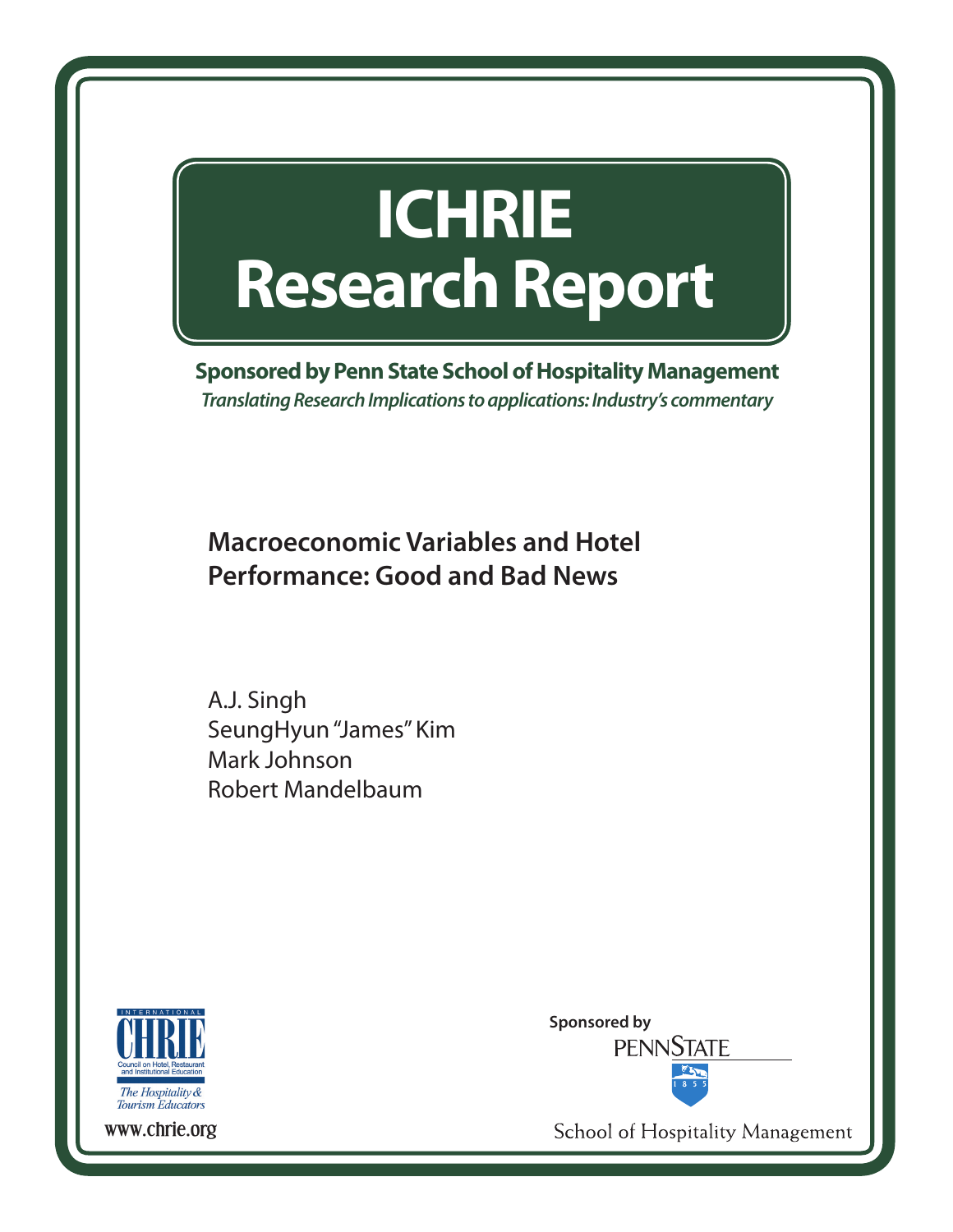### **Macroeconomic Variables and Hotel Performance: Good and Bad News**

*A.J. Singh The* School of Hospitality Business Michigan State University East Lansing, Michigan, USA

*SeungHyun "James" Kim The* School of Hospitality Business Michigan State University East Lansing, Michigan, USA

*Mark Johnson*  Department of Finance Michigan State University East Lansing, Michigan, USA

*Robert Mandelbaum*  PKF Hospitality Research Atlanta, GA, USA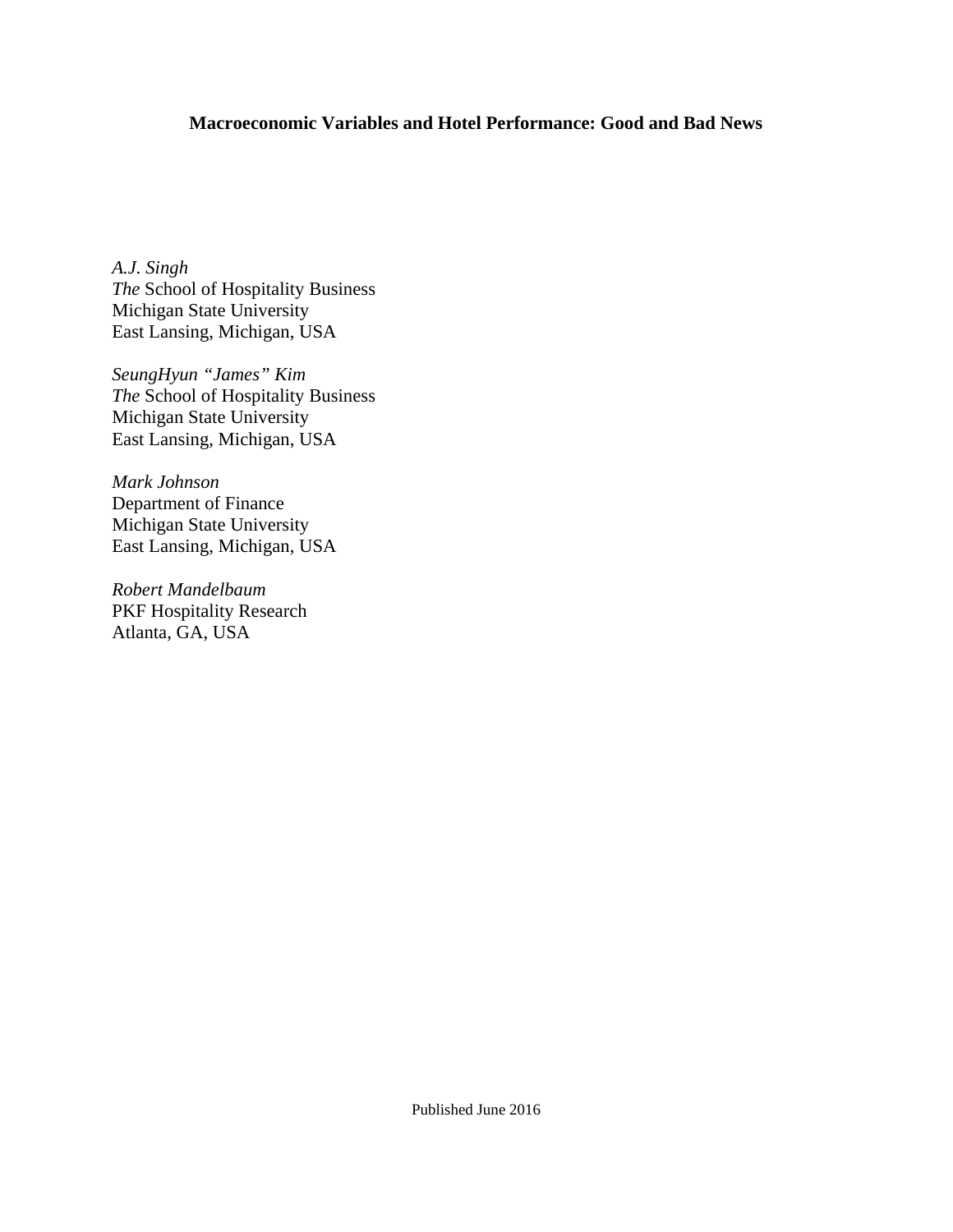#### **Abstract**

**Purpose:** This study analyzes the relationship between select macroeconomic variables typically examined by hotel managers or investors and hotel market performance indicators (HMPIs). Time-series data (1950 to 2009) were analyzed, based on the coefficient of correlation, to identify key macroeconomic determinants of HMPIs and their relationship patterns over time.

**Originality/value:** Hotel performance studies with macroeconomic factors and other external variables have focused on management performance at the company level. Very little previous research has focused on the impact of macro economic variables on market aggregates and industry sectors such as the hotel industry. These studies did not provide statistical evidences for relationships between GDP and three performance indicators. The present research study provides a evidence of the magnitude and timing of this relationship and as such has improved our understanding of the dynamics of hotel industry performance.

**Relevance of the topic:** Investors and managers operating hospitality business enterprises closely watch macroeconomic indicators when making important strategic management decisions related to growth, expansion, development, acquisition and other decisions which put capital and resources at risk. The results of the study will be beneficial to hotel investors, market analysts and senior executives with hotel firms who regularly extrapolate hotel market performance by studying macroeconomic drivers.

**Design/methodlogy/approach:** The hotel indicators were obtained from PKF Hotel Industry performance statistics database represented annual data between 1950 and 2009. The macroeconomic determinants chosen for the research included The Gross Domestic Product (GDP), Unemployment Rate, and Consumer Price Index (CPI). For comparisons, all hotel and economic data were measured as a percentage annual variation. Cross-correlation analysis was employed to establish the relationships between HMPIs and economic determinants over time series.

**Key findings:** Results of correlation analysis indicate that the macroeconomic variables, Gross Domestic Product (GDP), Unemployment, and Consumer Price Index (CPI) were influential macroeconomic determinants affecting HMPIs during the 1950 to 2009 period studied. In general, these macroeconomic links with HMPIs became stronger with shorter time lags in the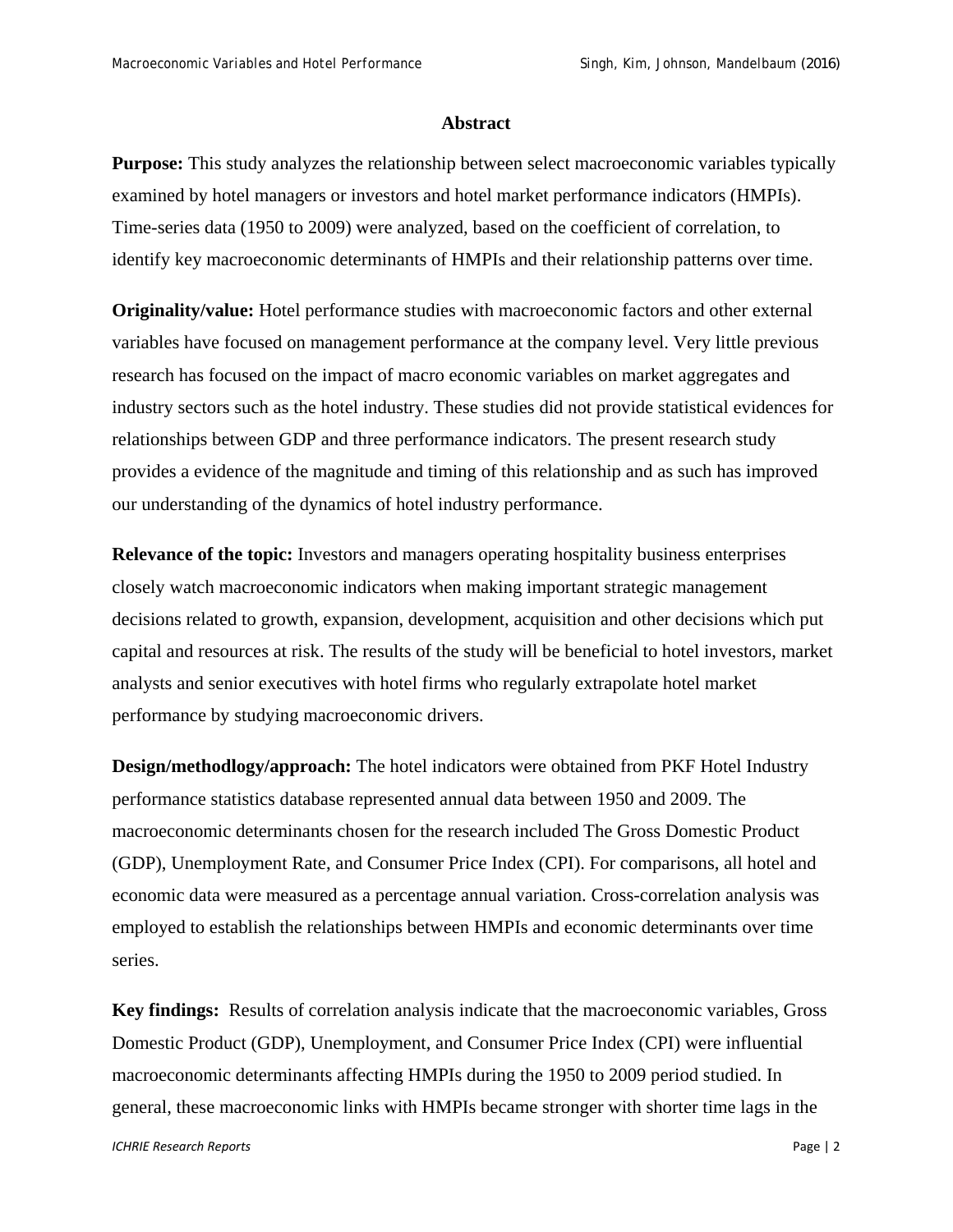past four decades*.* Since the lags in macroeconomic variables that are associated with HMPIs have grown shorter, managers must be more aware of the macroeconomic environment and become increasingly vigilant in their analysis of how macro changes impact their operations.

**Implications for practice and policy:** These results are both good news and bad news for Hotel managers. The good news is that macroeconomic data is a stronger predictor of hotel performance than in the past. Thus managers can more easily identify predictors of hotel performance. The bad news is that when macroeconomic conditions change, managers who are watching macroeconomic variables will have less time to alter their operating activities based upon these predictors. Investors may find the quicker response of the industry to macroeconomic changes makes it more difficult to identify good investments, since firm performance responds more quickly to changes in the macroeconomy.

**Key Worlds:** macroeconomic variables, hotel market performance indicators, time-series data , cross-correlation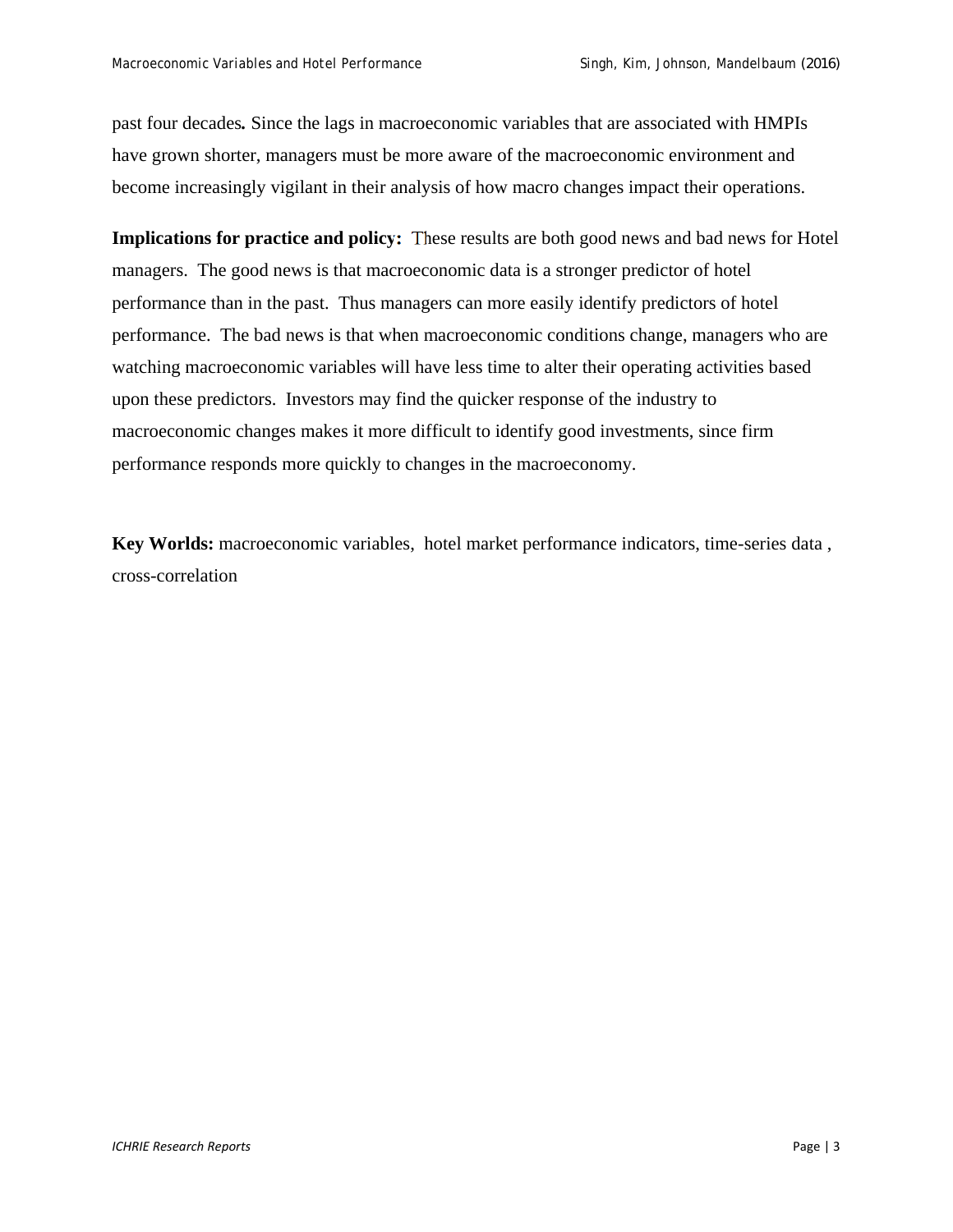#### **Introduction**

The influence of factors in the environment of industries and firms on its performance has a long history of investigation in the strategic management literature (Miles and Snow, 1978; Dev,1989; Olson, West and Tse, 2008). Industries and organizations function in two types of environments: the general and task environment. While the former impacts all businesses as a whole, the latter is particular (specific) to a subset of industries and firms. An important part of the general environment includes the macro economy and related indicators such as measures of economic output (Gross Domestic Product), measures of purchasing power (Unemployment Rate), measures of inflation (Consumer Price Index), in addition to other indicators such as monetary policy and savings rates. In aggregate these indicators provide a picture of the general health of the economy. One may safely assume that investors and managers operating business enterprises (including hospitality) closely watch these macroeconomic indicators when making important strategic management decisions related to growth, expansion, development, acquisition and other decisions which put capital and resources at risk.

The purpose of the study is to identify leading macroeconomic variables underlying hotel market performance and understand the influence of these variables on hotel market performance over different time periods from 1950 to 2009. The results of the study will be beneficial to hotel investors, market analysts and senior executives with hotel firms who regularly extrapolate hotel market performance by studying macroeconomic drivers.

#### **Theoretical Background**

#### *Hotel market performance and macroeconomic variables*

Hotel performance has been the important research area since 1990s (Okumus, 2002). Performance determinants have been a main stream research in this area (Sainaghi, 2010). Two sides of determinants have been focused upon: internal and external factors. Internal factors by controlled by management have been largely employed to hotel performance determinants (Sainaghi, 2010). External factors at the macro environment level, not controlled by management, have been relatively less concentrated by hotel researchers (Sainaghi, 2010). Research variables used as external factors include macroeconomic factors (Barros and Naka, 1994; Chen et al., 2005; Chen M. H., 2007; Chiang and Kee, 2009; Gallagher and Mansour, 2000; Tang and Jang, 2009; Wheaton and Rossoff, 1998), competitive market structure (Lee and Jang, 2007; Matovic, 2002; Pan, 2005; Tung, Lin, and Wang, 2010), tourism destination (Baggio and Sainaghi, 2011;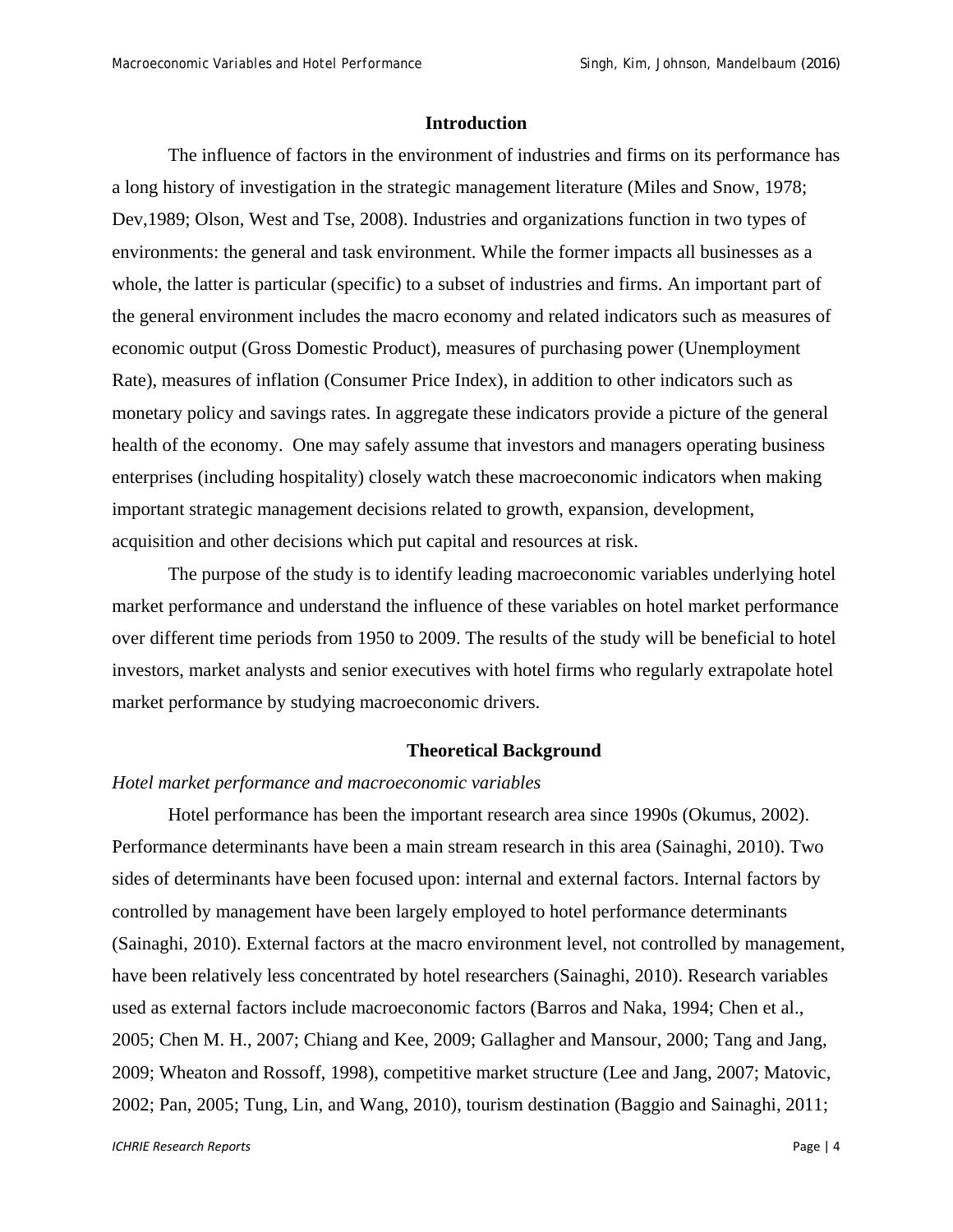Reichel and Haber, 2005), tourism demand (Chen, 2006; Gallagher and Mansour, 2000), and real estate factors (Corgel, 2005; Chou, Hsu and Chen, 2008; DeRoos, Liu, Quan, and Ukhov, 2014; Johnson and Vanetti, 2005; Kim, Mattila, and Gu, 2002; Tang and Jang, 2008; Urtasun and Gutiérrez, 2006). Among used external factors, macroeconomic variables have been demonstrated to have a significant relationship with hotel performance. The empirical studies provided evidence of a positive relationship between performance and gross domestic product (Chen, 2010; Choi, 2003; Tang and Jang, 2009; Schubert, Brida, and Risso, 2011; Song, Lin, Witt, and Zhang, 2011; Wheaton and Rossoff, 1998), per capita income (Gallagher and Mansour, 2000; Urtasun and Gutiérrez, 2006), and volume of trade and services (Gallagher and Mansour, 2000). A negative relationship was found with Unemployment rate (Chen et al., 2005; Choi, 2003; Gallagher and Mansour, 2000), cirisis events (Chen, 2011; Wang, 2009), and monetary policy (Chen, Liao, and Huang, 2009).

 However, these performance studies with macroeconomic factors and other external variables have focused on management performance at the company level. Very little specific research has focused on the impact of macro economic variables on market aggregates and industry sectors such as the hotel industry. Wheaton and Rossoff (1998) analyzed the behavior of the U.S. Lodging Industry cycles from 1969 to 1995 concluding that a strong relationship exists between GDP and rooms sold. In a recent study (Woodworth and Mandelbaum, 2010) reviewed hotel revenues, Expenses, and Profit for the hotel industry from the 1930s to 2009 and documented various events during each decade to explain the cyclical performance of the hotel industry. Their study analyzed compound annual rates of change (growth change) in each decade. They did not provide statistical evidences for relationships between GDP and three performance indicators. The present research study is an extension of this work to examine the relationships between the hotel market performance indicators (HMPIs) and the macro economic variables.

Other research in the hospitality literature has focused on the importance of hotel market performance measures. Several researchers emphasize the importance of RevPAR as a financial performance indicator. RevPAR or revenue per available room is used as a measure of the competitiveness of a hotel investment (Newell and Seabrook, 2005). The concept is particularly important for market performance analysis, since it combines changes in occupancy and average daily rates (ADR). REVPAR captures the interaction of ADR and occupancy at different phases of the hotels life cycle and market economic cycles. Gallagher and Mansour (2000) use RevPAR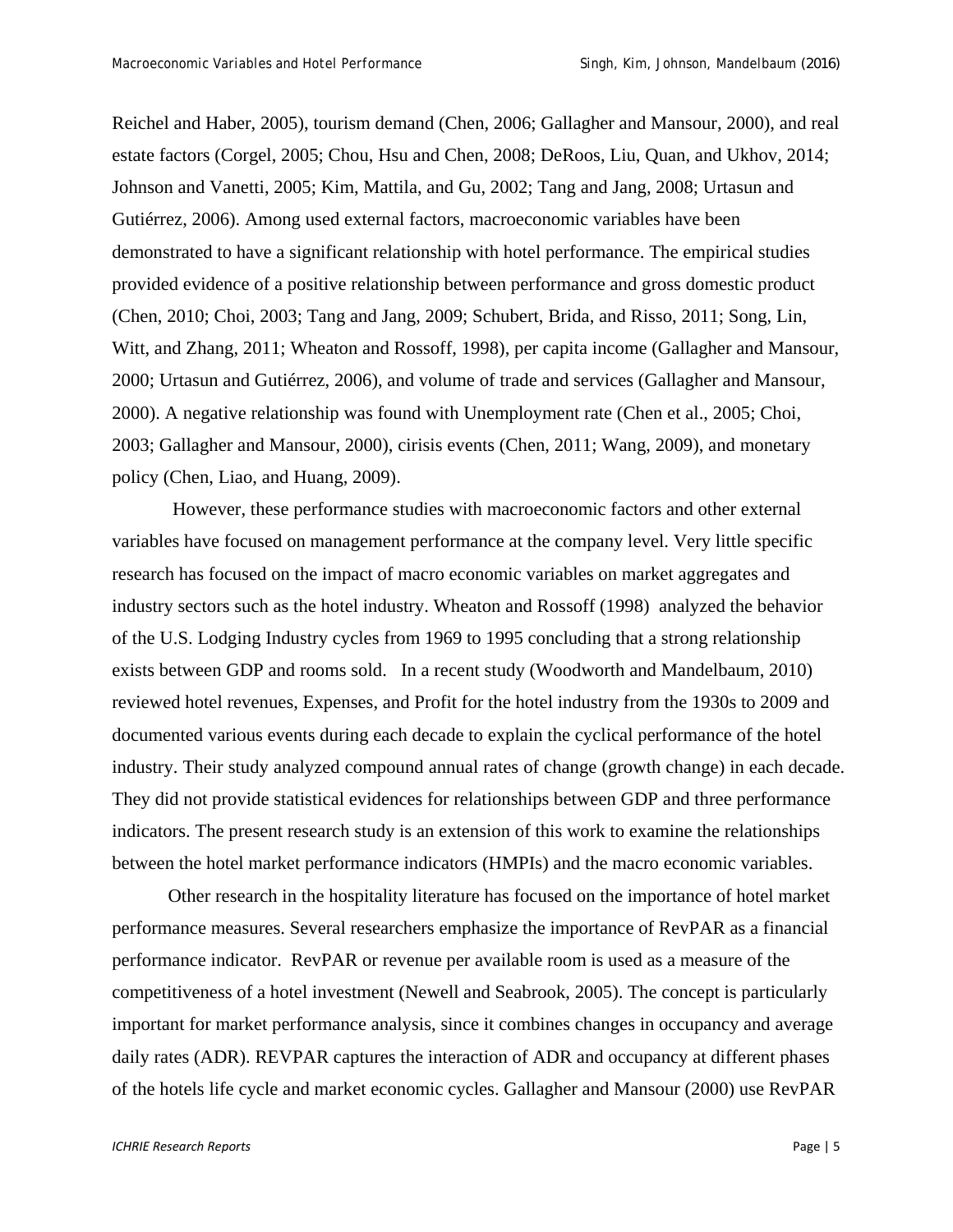as an indicator of financial performance and they argue that this is reasonable because it is used widely by industry analysts.

#### **Macroeconomic and Hotel Industry Performance Data**

Identification of relationship patterns for hotel market performance and key macroeconomic variables consists of three principal steps: the collection of hotel market performance data, the selection of key macroeconomic determinants, and the analysis of the variation in hotel market performance indicators with the selected macroeconomic variables.

The hotel market performance indicators (HMPIs) included ADR, Revenue per room (REVPAR), Expenses per available room, and Profit per available room. The hotel indicators were obtained from PKF trend represented annual data between 1950 and 2009. PKF Hospitality Research has a proprietary Trends in the Hotel Industry performance statistics database and the authors were provided access to this dataset for academic research.

The macroeconomic determinants chosen for the research included The Gross Domestic Product (GDP), Unemployment Rate, and Consumer Price Index (CPI). These data were analyzed using publically available government database from the Bureau of Economic Analysis (www.bea.gov) and Bureau of Labor Statistics (www.bls.gov) respectively. For comparisons, all hotel and economic data were measured as a percentage annual variation.

Cross-correlation analysis was employed to establish the relationships between HMPIs and economic determinants over time series. Unlike simple correlation, cross-correlation is lagged correlation between two time series shifted in time relative to one another (Campbell, Lo, & MacKinlay, 1996). Thus, cross-correlation is adequate to characterize relationship patterns over time at the macro level. However very few hotel performance studies have used crosscorrelation to examine relationships between macro-economic variables and hotel market performance at the industry level. HMPIs data was prepared to lag the economic determinants in one-year intervals for three years. The coefficient of correlation was used as a measure the strength of relationship between key determinants and hotel performance indicators. While correlation does not prove a causal relationship it is reasonable to assume that the overall economy drives the hotel industry rather than the hotel industry driving the macroeconomy.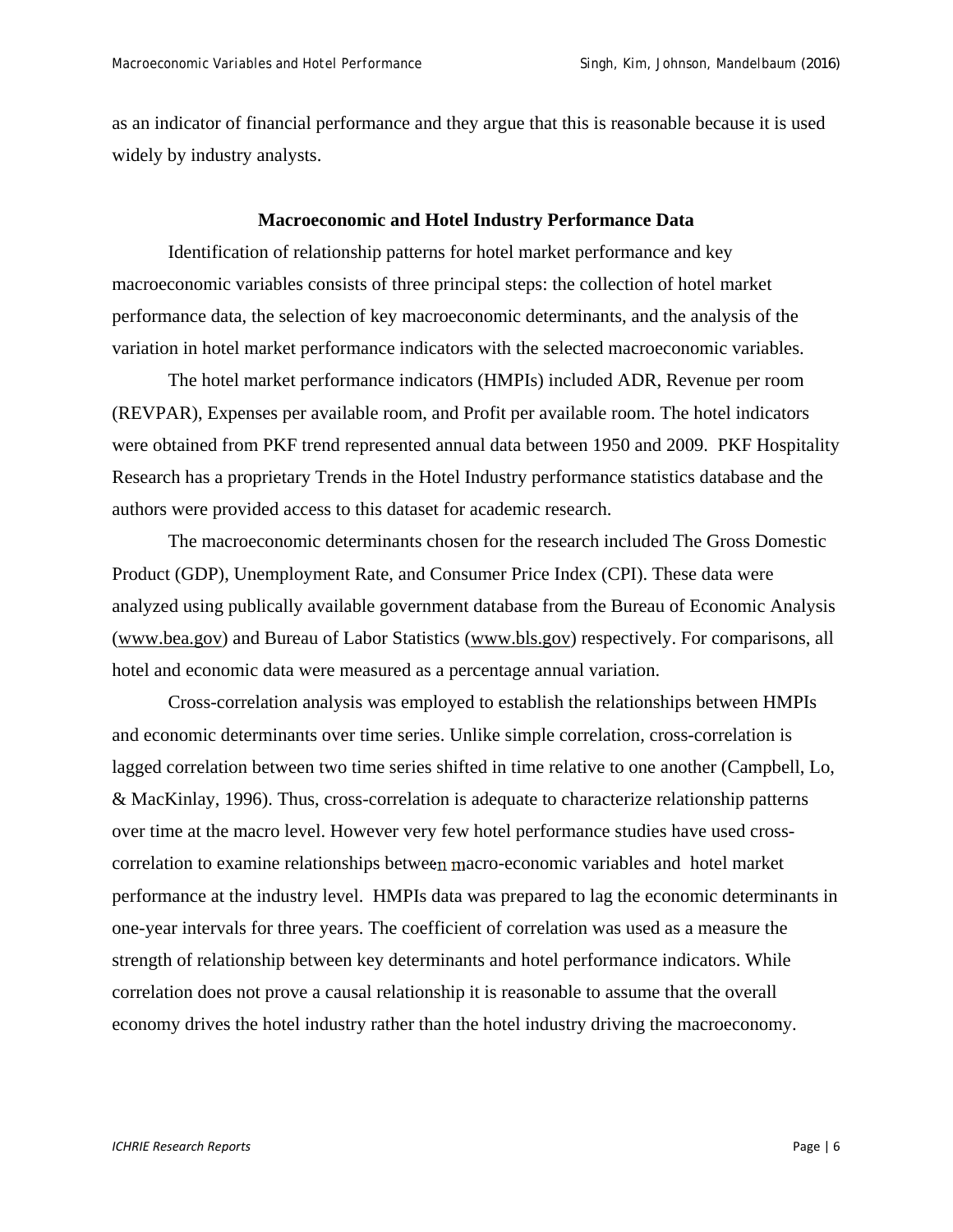#### **Analysis of Results**

#### *Determining macroeconomic variables for hotel market performance*

Figure 1 illustrates the timing and strength of relationships demonstrated by key economic variables and the U.S. hotel market performance indicators (HMPIs). Figure 1 shows that GDP and Unemployment indicate the most significant relationship with hotel market performance at a zero-year time lag. The strength of the relationship between HMPIs and CPI also appears as a significant relationship at a zero-year time lag or one-year time lag.

#### **Figure 1**

U.S. hotel performance indicators (1950-2009) versus key macroeconomic determinants



#### *Pattern analysis*

The data were analyzed for each 10-year time series within the 60-year time period from 1950 to 2009. Thus a series of data was analyzed for the time series between 1950-1959, 1960- 1969, 1970-1979, 1980-1989, 1990-1999, and 2000-2009. The relationship between separate macroeconomic variables and HMPIs is shown in Figure 2, Figure 3, and Figure 4. In each figure, the table details the lead times at which HMPIs were most closely associated with the economic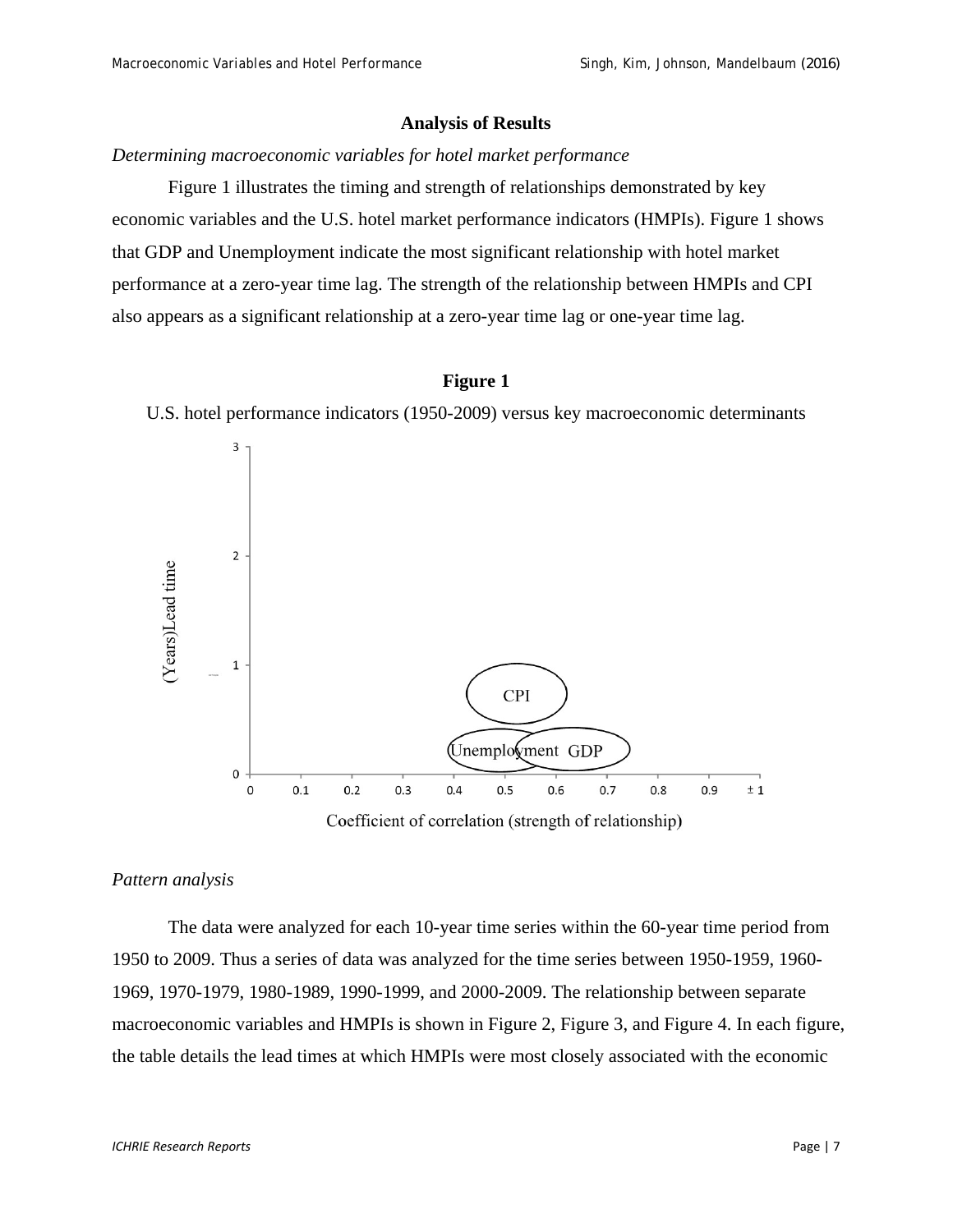variables and the correlation coefficients for the most significant lead time period. The tables below each graph in figures 2-4 show the most significant correlations in each period.

Figure 2 shows most HMPIs have stronger relationships with GDP by increasing correlation coefficients over time series. In earlier time series (1950s through 1960s), there were no significant relationships between HMPIs and GDP. Since the 1970s, most HMPIs conversely has been shown to have significant correlations with GDP at only zero-year time lag.



**Figure 2** 

\*significant at p<.05; numbers in parenthesis indicate lead time year(s)

In each time series in Figure 3, there are negative relationships between Unemployment and all HMPIs. Most HMPIs have been demonstrated to have a significant increase in correlations with Unemployment even if slight decreases are shown during certain periods. In temrs of timing, Unemployment's relationships with HMPIs are shown to be significant at a zero-year time or a one-year time lag.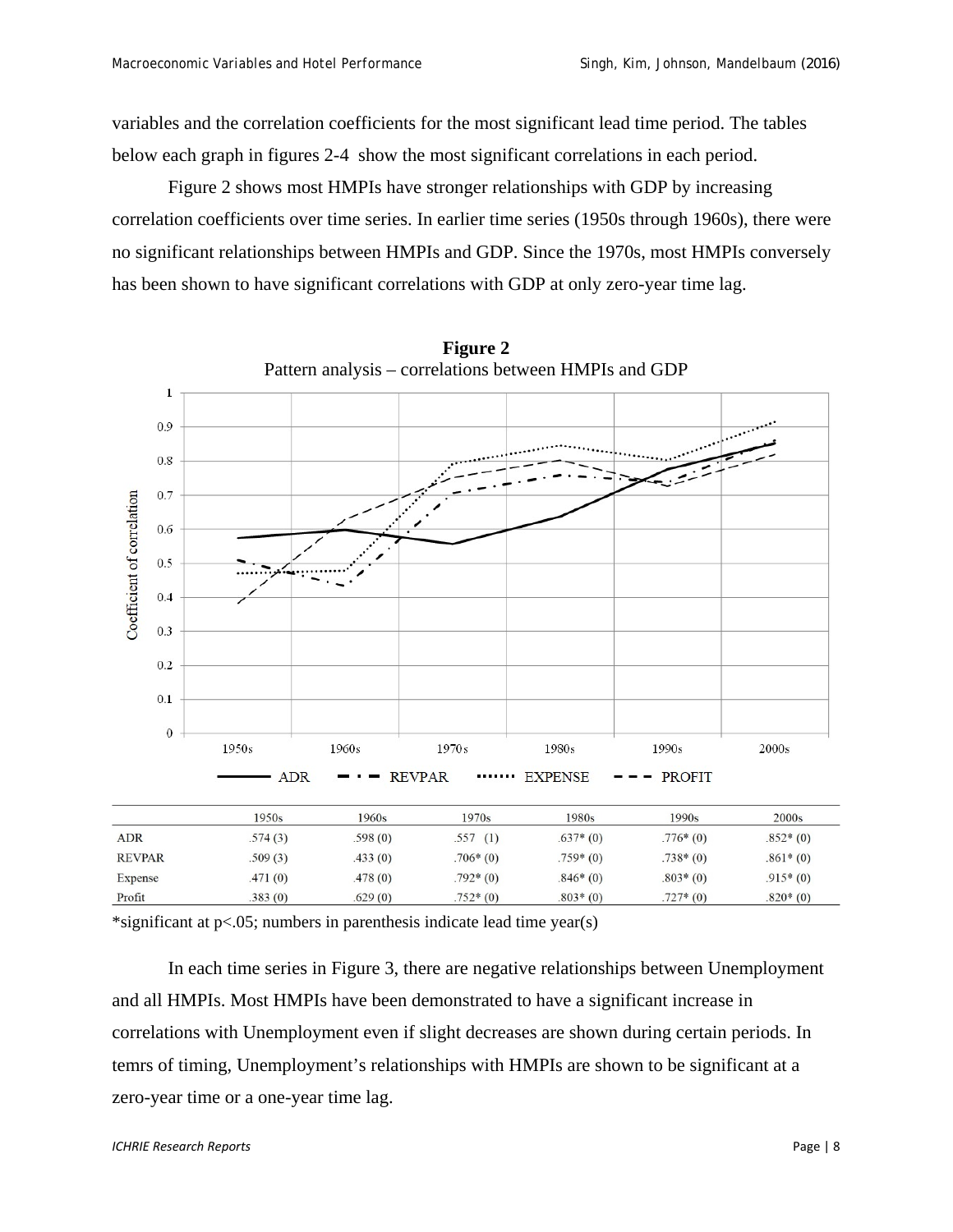

**Figure 3**  Pattern analysis – correlations between HMPIs and Unemployment

\*significant at p<.05; numbers in parenthesis indicate lead time year(s)

Figure 4 shows the relationship of CPI with hotel indicators. It is most significant in Expense, where the relationship appears in every time series. Change in coefficient of correlation appears to have remained stable in Expense. The ADR, REVPAR, and Profit data demonstrate a progressive increase in CPI over time series. Unlike GDP and Unemployment, CPI shows a change in relationship, which significantly appears to be lagged at from the long term (3 years) to the short term (0 year).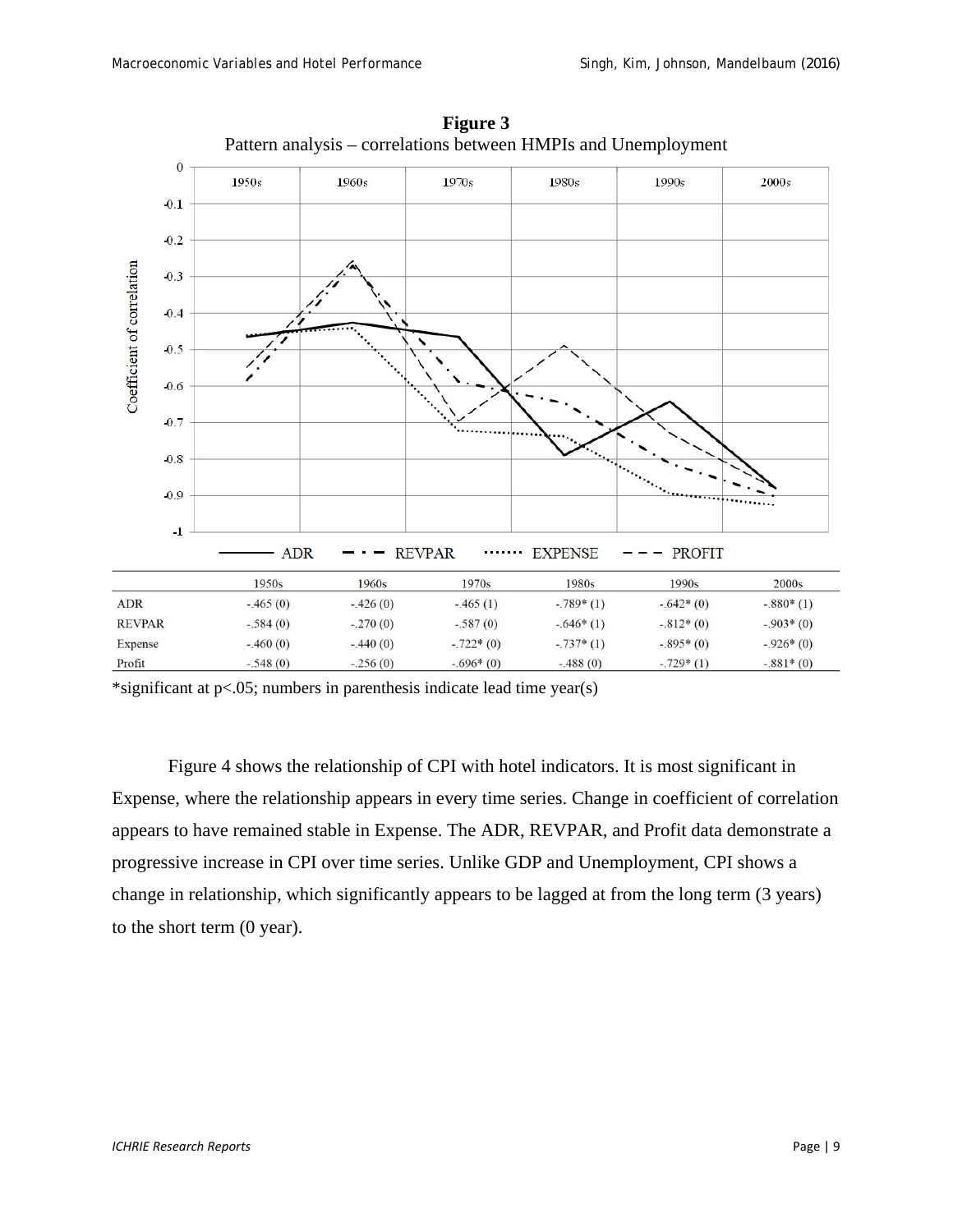

**Figure 4**  Pattern analysis – correlations between HMPIs and CPI

\*significant at  $p<.05$ ; numbers in parenthesis indicate lead time year(s)

The relationships strengthen through time, although there are some minor exceptions to this trend. GDP and Unemployment have significant relationships with HMPIs at a zero lead time (no time lag effect). CPI was different in that lead times moved from the long-term to the short-term with relation to HMPIs.

#### **Discussions and Implications<sup>1</sup>**

 Results of the study conclusively demonstrate a strong relationship between the key indicators of hotel performance and GDP from the 1970s to the 2000s. This relationship has progressively strengthened in the past four decades. Due to the stability and strength of this relationship over a long period of time and zero time lag, forecasters and market analysts may

<sup>&</sup>lt;sup>1</sup> This study examines correlations between macro-economic indicators and HMPIs. As such, the results of this study are a starting point for further thought, discussion and statistical analysis. Correlations indicate possibilities for relationships. These correlations do not predict hotel sector performance help identify indicators that are likely to be useful for researchers and managers to follow. Therefore the results presented provide an interesting pattern, and story that has not been verified by rigorous causality arguments and testing.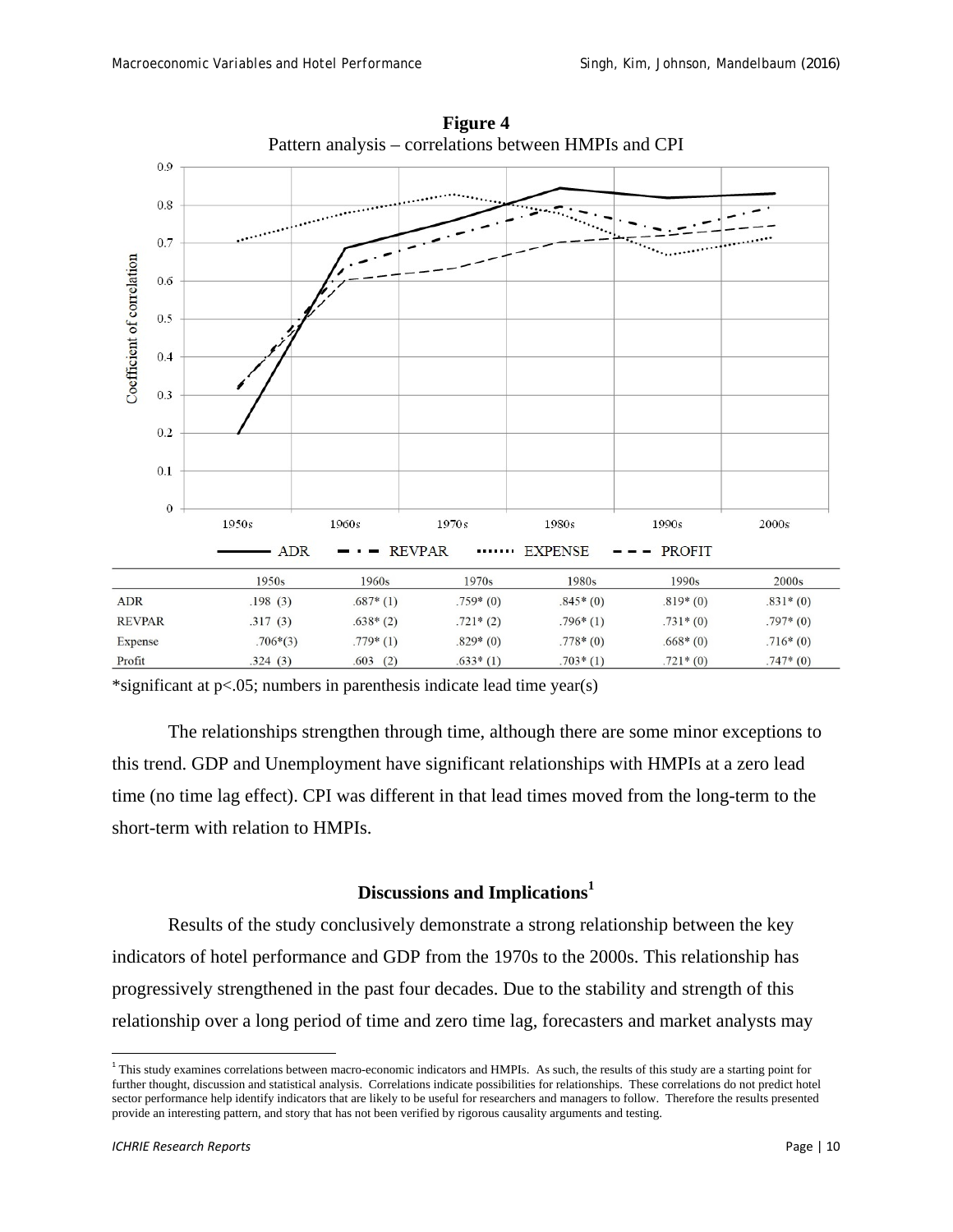safely use changes in GDP when estimating changes in hotel performance indicators, in particular Expenses.

A similar but negative correlation pattern exists between Unemployment and HMPIs. A decrease in Unemployment has a particularly strong influence in determining changes in REVPAR and Expenses. As with GDP, the close alignment has been relatively strong and consistent over the past four decades. However, in the 1980s the relationship between Unemployment and Profit was not statistically significant and relatively weak. This could be partly explained by a large influx of hotel rooms due to regulatory changes which resulted in many hotels being constructed for non-economic reasons. The primary regulatory change in the 1980s relate to the passage of the Depository Institutions Deregulation and Monetory Control Act (DIDMCA, 1980) and the Garn-St Germain Act of 1982. These acts expanded the deposit taking and asset-investment powers of Savings & Loan Institution. The net result was an oversupply of capital for hotel development. As a result, Expenses increased and Profit decreased. This period may be viewed as an anomaly in an otherwise consistently aligned relationship of Profit, Expenses, and Unemployment.

Finally, the relationship between CPI and hotel performance supports the long held view of hotel investments being an inflation hedge. However the characteristics of this relationship are different for each of the indicators. For the past four decades ADR and CPI have been closely aligned indicating in general the ability of hotels to adjust rates with inflation with 0 time lag. However, in the earlier decade of 1960s this came with a one year time lag and in the 1950s the relationship was very weak and not significant. Hotel Expenses and CPI have been closely aligned with CPI for the past 4 decades, with strong positive correlations indicating a growth in Expenses commensurate with rising prices. However, in the 1950s, while the correlation was strong, positive, and significant, it came with a 3-year lag meaning hotel Expenses were adjusted slower than the national inflation index. The 1960s displayed a similar phenomenon but with a narrower lag of 1 year of hotel Expenses adjusting to the CPI. The explanation for this lagged relationship between CPI growth and hotel Expense growth is unclear but could either be attributed to hotels controlling their Expense growth and/or the industry transitioning to a growing supply of smaller motels and budget hotels in the 1950s and 1960s*.*

While in general practitioners expected to see a relationship between macroeconomic variables and hotel performance indicators this study provides evidence of the magnitude and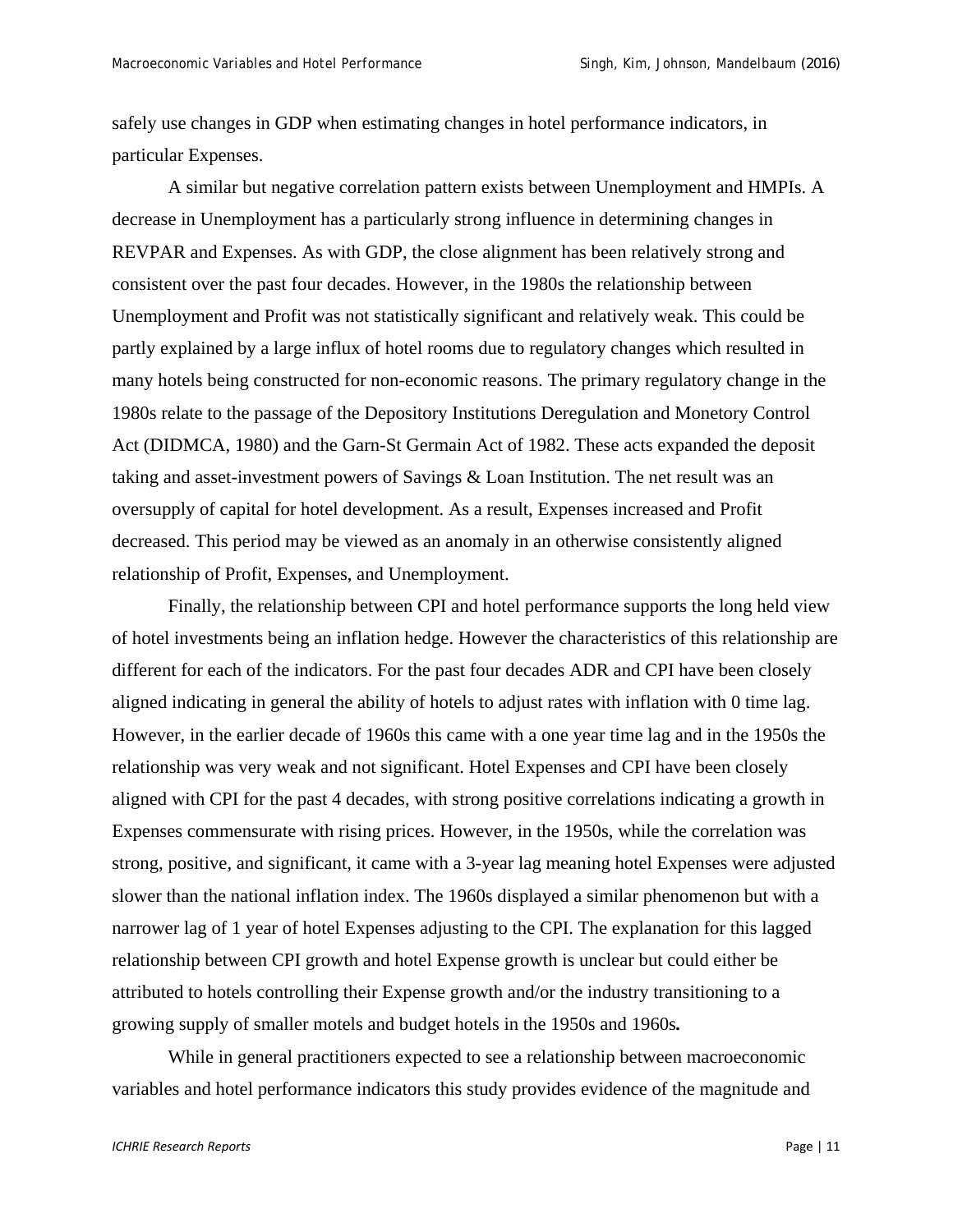timing of this relationship and as such has improved our understanding of the dynamics of hotel industry performance. These results are both good and bad news for hotel managers. The good news is that macroeconomic data are stronger predictors of hotel performance than in the past. The rise in the importance of U.S. macro-economic factors to HMPIs may be that from the 1950s onward the national economy has become increasingly more unified. That is, increased mobility of assets, increased communication and the internet have led to an internal U.S. economy with few barriers so that macroeconomic changes impact not just some hotel assets but all hotel assets simultaneously. Thus, managers can more easily identify predictors of hotel performance. The bad news is that when macroeconomic conditions change managers who are watching macroeconomic variables will have less time to alter their operating activities based upon these predictors. They must be more aware of the macroeconomic environment and more vigilant in their analysis of how macro changes impact their operations. Finally, investors may find the quicker response of the industry to macroeconomic changes makes it more difficult to identify good investments since firm performance responds more quickly to changes in the macroeconomy*.*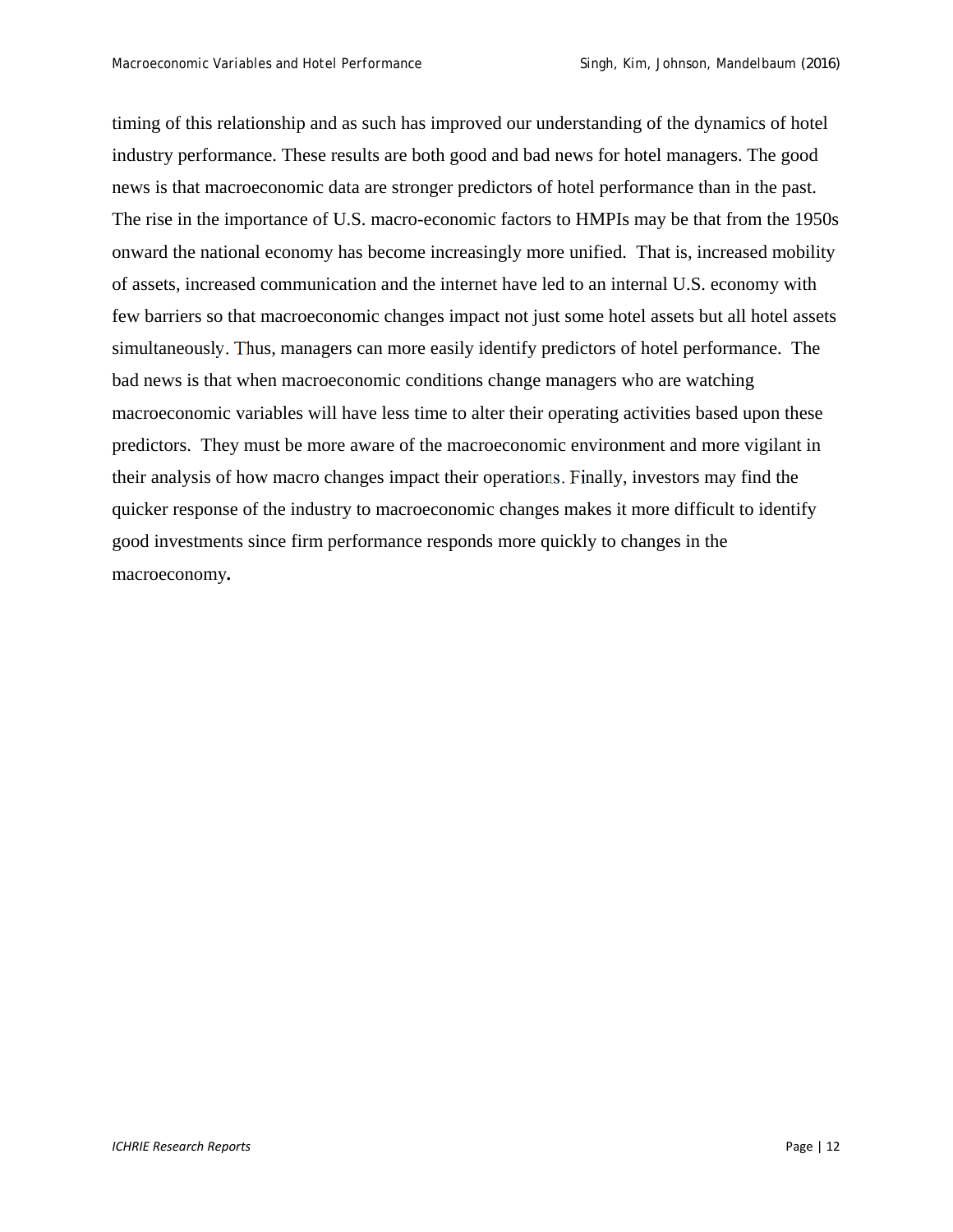#### **References**

- Baggio, R., and Sainaghi, R. (2011). Complex and chaotic tourism systems: towards a quantitative approach. *International Journal of Contemporary Hospitality Management, 23*(6), 840-861.
- Barrows, C.W. and Naka, A. (1994). Use of macroeconomic variables to evaluate selected hospitality stock returns in the US. *International Journal of Hospitality Management*, *13*(2), 119-128.
- Campbell, J.Y, Lo, A.W., and MacKinlay, A.C. (1996), *The Econometrics of Financial Markets*. Priceton University Press, Princeton.
- Chen, M.-H. (2007). Interactions between business conditions and financial performance of tourism firms: Evidence from China and Taiwan. *Tourism Management, 28*(1), 188-203.
- Chen, M.-H. (2010). The economy, tourism growth and corporate performance in the Taiwanese hotel industry. *Tourism Management, 31*(5), 665-675.
- Chen, M.-H. (2011). The response of hotel performance to international tourism development and crisis events. *International Journal of Hospitality Management, 30*(1), 200-212.
- Chen, M.-H., Liao, C.-N., and Huang, S.-S. (2009). Effects of shifts in monetary policy on hospitality stock performance. *The Service Industries Journal, 30*(2), 171-184.
- Chen, M.H. (2006), Interactions between business conditions and financial performance of tourism firms: evidence from China and Taiwan. *Tourism Management*, *28*(1), 188-203.
- Chen, M.H., Kim, W.G. and Kim, H.J. (2005). The impact of macroeconomic and non-macroeconomic forces on hotel stock returns. *International Journal of Hospitality Management*, 24(2), 243-58.
- Chiang, L. C., and Kee, H. T. (2009). *Macro-Economic and Non-Macroeconomic Variables Link to Singapore Hotel Stock Returns.* Paper presented at the 2009, Oxford Business and Economics Conference Program.
- Choi, J.-G. (2003). Developing an economic indicator system (a forecasting technique) for the hotel industry. *International Journal of Hospitality Management, 22*(2), 147-159.
- Chou, T.-Y., Hsu, C.-L., and Chen, M.-C. (2008). A fuzzy multi-criteria decision model for international tourist hotels location selection. *International Journal of Hospitality Management, 27*(2), 293-301.
- Corgel, J. B. (2005). Hotel Real Estate Markets. *Journal of portfolio management, 31*(5), 91-99.
- DeRoos, J., Liu, C., Quan, D., and Ukhov, A. (2014). The Dynamics of Credit Spreads in Hotel Mortgages and Signaling Implications. *The Journal of real estate research, 36*(2), 137.
- Dev, C.S. (1988). *Environmental Uncertainty, Business Strategy and Financial Performance: A Study of the Lodging Industry (Virginia Polytechnic Institute, 1989) Dissertation Abstracts International*, 42/11, 890126.
- Enz, C. A., and Canina, L. (2002). The best of times, the worst of times: Differences in hotel performance following 9/11. *Cornell Hotel and Restaurant Administration Quarterly, 43*(5), 41-52.
- Gallagher, M., and Mansour, A. (2000). An analysis of hotel real estate market dynamics. *Journal of Real Estate research, 19*, 133-164
- Johnson, C., and Vanetti, M. (2005). Locational strategies of international hotel chains. *Annals of Tourism Research, 32*(4), 1077-1099. doi:http://dx.doi.org/10.1016/j.annals.2005.03.003
- Kim, H., Mattila, A. S., and Gu, Z. (2002). Performance of hotel real estate investment trusts: a comparative analysis of Jensen indexes. *International Journal of Hospitality Management, 21*(1), 85-97.
- Kotha, S., and Nair, A. (1995). Strategy and Environment as Determinants of Performance: Evidence from the Japanese Machine Tool Industry. *Strategic Management Journal, 16*(7), 497-518.
- Lee, M. J., and Jang, S. (2007). Market diversification and financial performance and stability: A study of hotel companies. *International Journal of Hospitality Management, 26*(2), 362-375.
- Matovic, D. (2002). *The Competitive Market Structure of the U.S. Lodging Industry and its Impact on the Financial Performance of Hotel Brands.* (Doctor of Philosophy), Virginia Polytechnic Institute and State University Retrieved from http://hdl.handle.net/10919/27250
- Miles, R.E., and Snow, C.C. (1978). *Organizational Strategy, Structure and Process*. New York: McGraw Hill.
- Okumus, F. (2002), Can hospitality researchers contribute to the strategic management literature?, *International Journal of Hospitality Management*, *21*(2), 105-10.
- Olson, M.D, West, J.W., Tse, ECY (2008), *Strategic Management in the Hotel Industry* (3<sup>rd</sup> Ed.). Prentice Hall, New York.
- Reichel, A., and Haber, S. (2005). A three-sector comparison of the business performance of small tourism enterprises: an exploratory study. *Tourism Management, 26*(5), 681-690.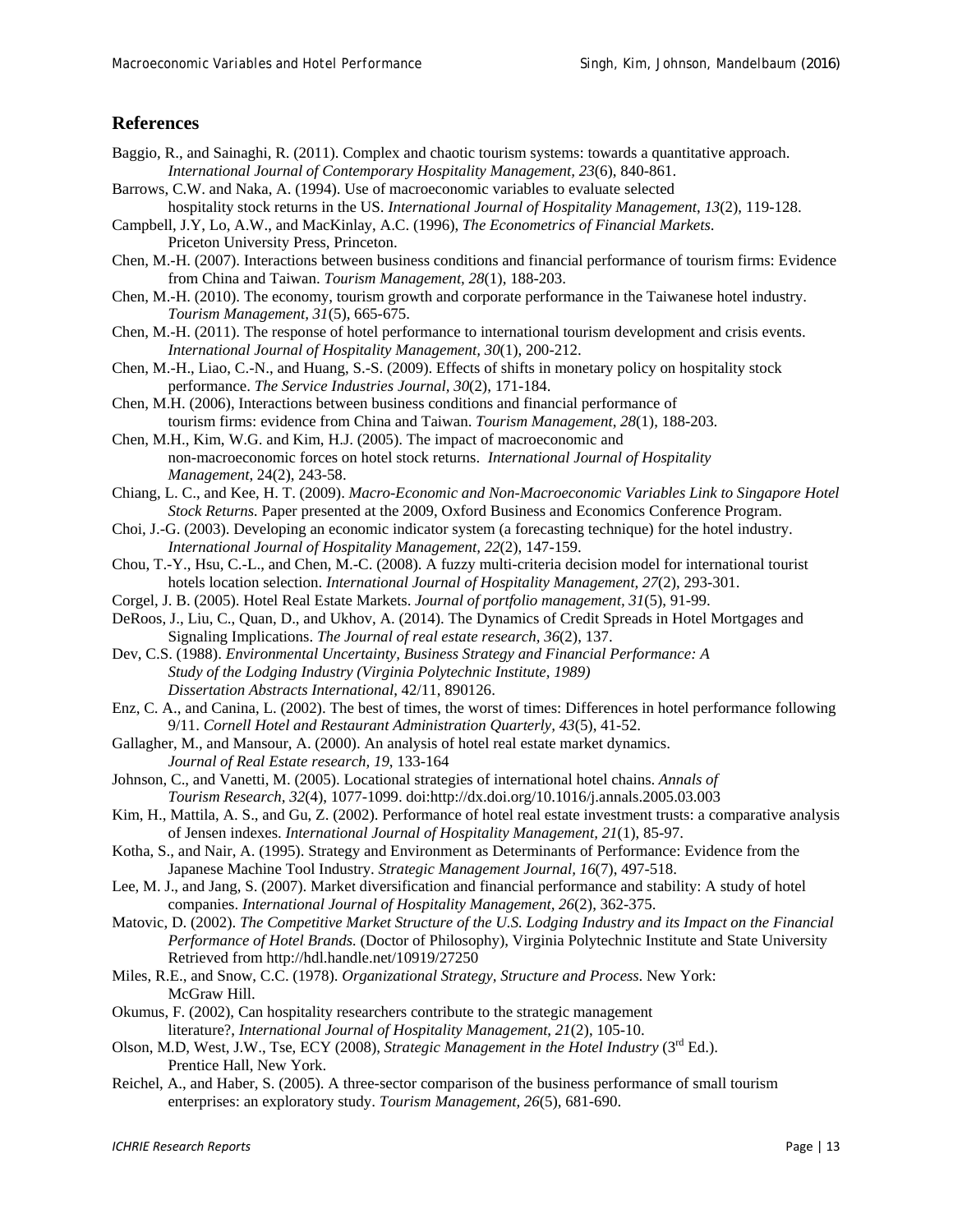Sainaghi, R., Phillips, P., and Corti, V. (2013). Measuring hotel performance: Using a balanced scorecard perspectives' approach. *International Journal of Hospitality Management, 34*, 150-159.

- Sainaghi, R. (2010). Hotel performance: state of the art. *International Journal of Contemporary Hospitality Management, 22*(7), 920-952.
- Schubert, S. F., Brida, J. G., and Risso, W. A. (2011). The impacts of international tourism demand on economic growth of small economies dependent on tourism. *Tourism Management, 32*(2), 377-385.
- Song, H., Lin, S., Witt, S. F., and Zhang, X. (2011). Impact of financial/economic crisis on demand for hotel rooms in Hong Kong. *Tourism Management, 32*(1), 172-186.
- Tang, C.H. and Jang, S.C. (2009), "The tourism economy causality in the United States:a subindustry level examination", Tourism Management, Vol. 30 No. 4, pp. 553-8.
- Tang, C.-H., and Jang, S. (2008). The Profitability impact of REIT requirements: A comparative analysis of hotel REITS and hotel C-Corporations. *International Journal of Hospitality Management, 27*(4), 614-622.
- Tung, G.-S., Lin, C.-Y., and Wang, C.-Y. (2010). The market structure, conduct and performance paradigm reapplied to the international tourist hotel industry. *African Journal of Business Management, 4*(6), 1116- 1125.
- Urtasun, A., and Gutiérrez, I. (2006). Hotel location in tourism cities: Madrid 1936–1998. *Annals of Tourism Research, 33*(2), 382-402.
- U.S. Economic Accounts. (2011). Retrieved February 10, 2014, from http://www.bea.gov/
- U.S. Bureau of Labor Statistics. (2011). Retrieved February 10, 2014, from http://www.bls.gov/
- Wang, Y.-S. (2009). The impact of crisis events and macroeconomic activity on Taiwan's international inbound tourism demand. *Tourism Management, 30*(1), 75-82
- Wheaton, W.C., and Rossoff, L. (1998). The cyclic behavior of the U.S. lodging industry. Re*al Estate Economics*, 26 (1), 67-82. **2**
- Woodworth, R.M., and Mandelbaum, R. (2010). Seventy-Five Years of the U.S. Hotel Revenues, Expenses and Profit. Cornell Hospitality Quarterly, 51, (1), 20-26.